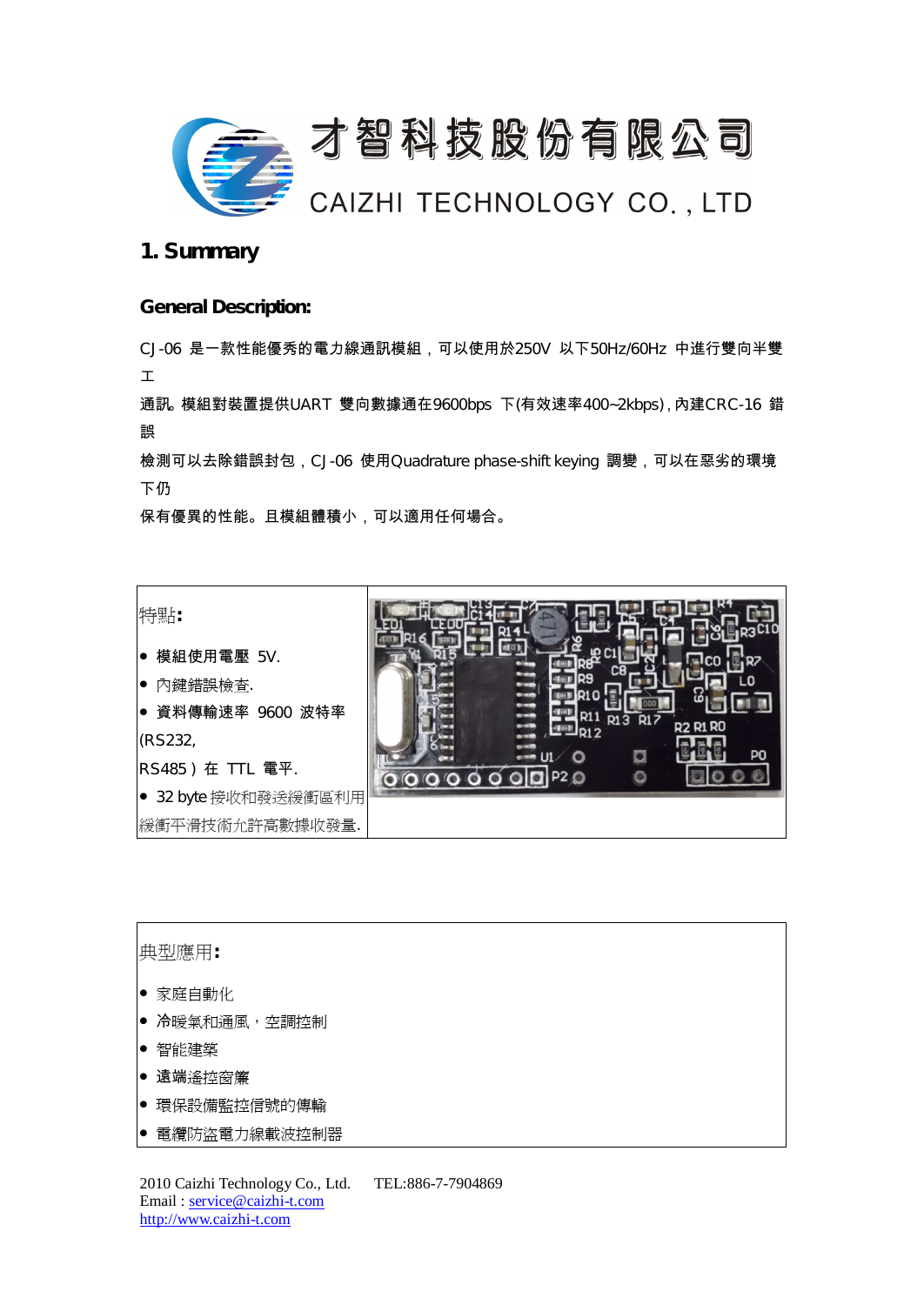- 智能路燈管理系統
- 智能電力抄表系統
- 電子廣告看板

### **主要技術指標:**

| 電力環境                   | 可用於 AC 220V/110V                             |
|------------------------|----------------------------------------------|
| 載波頻率                   | A Band: 57.6; 16kHz; B Band: 76.8; 16kHz;    |
|                        | C Band: 115.2; 16kHz                         |
| Bit 速率                 | 400bps, 800bps, 1.6Kbps (50 Hz)              |
|                        | 500bps, 1Kbps, 2Kbps (60 Hz                  |
| RS-232 /UART baud rate | 9600 bps 適用於微控器及電腦                           |
| 數位調變技術                 | Quadrature phase-shift keying (QPSK)         |
| 輸入電壓                   | +5VDC/100mA 單一電源                             |
| 尺寸                     | 51.0mm L x 24.5mm W x 8.5mm H                |
| 工作溫度                   | $-40$ to $+85$ $C$                           |
| 工作濕度                   | 25-90% RH @ 50¢ C                            |
| 有效傳輸距離                 | 700 公尺(空載)                                   |
|                        | 電力線載波訊號會因電電力環境干擾等因素而產                        |
|                        | 生一定程度的衰減使傳輸距離縮短                              |
|                        |                                              |
| 安全機構的識別                | U.L. 1950, cU.L. C22.2 No. 950, TUV EN60950, |
|                        | IEC61000                                     |

# **2. 引腳說明**

## **2.1. 引腳配置**: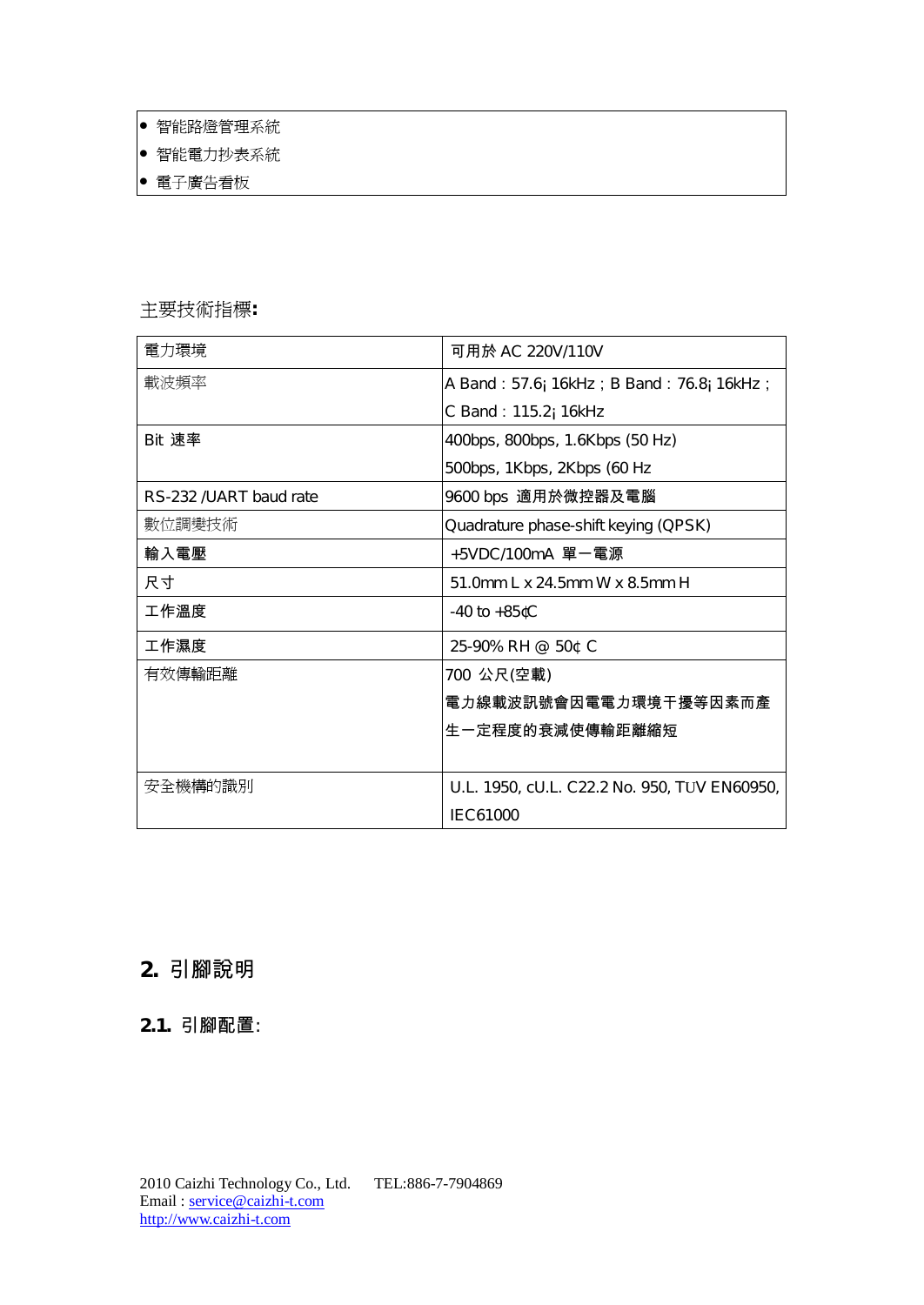

# **2.2. 接口引腳的詳細訊息**

#### **電力線訊號耦合端:**

| Pin     | <b>Pin Name</b>   | <b>Details</b>                       |
|---------|-------------------|--------------------------------------|
| $AC-S+$ | AC Signal+        | │這隻腳是用來接耦合變壓器+端。                     |
| AC-S-   | <b>AC Signal-</b> | 這隻腳是用來接耦合變壓器-端。                      |
| $AC+$   | AC-L              | Connected to AC Power line (Positive |
|         |                   | phase).                              |
| AC-     | AC-N              | Connected to AC Power line           |
|         |                   | (Negative phase).                    |

#### **UART Interface and Power Group:**

| Pin           | <b>Pin Name</b>        | <b>Details</b>                    |
|---------------|------------------------|-----------------------------------|
| <b>NC</b>     | No internal connection |                                   |
| <b>GND</b>    | Ground                 | Device ground supply pins         |
| $+5V$         | Supply                 | +5V supply to the device          |
| <b>TX-OUT</b> | <b>Transmit Output</b> | Transmit Asynchronous Data Output |
| RX-IN         | Receive Input          | Receiving Asynchronous Data Input |
| <b>TXDEN</b>  | Transmit data Enable   | Enable transmit data for RS485.   |

2010 Caizhi Technology Co., Ltd. TEL:886-7-7904869 Email : <u>service@caizhi-t.com</u> http://www.caizhi-t.com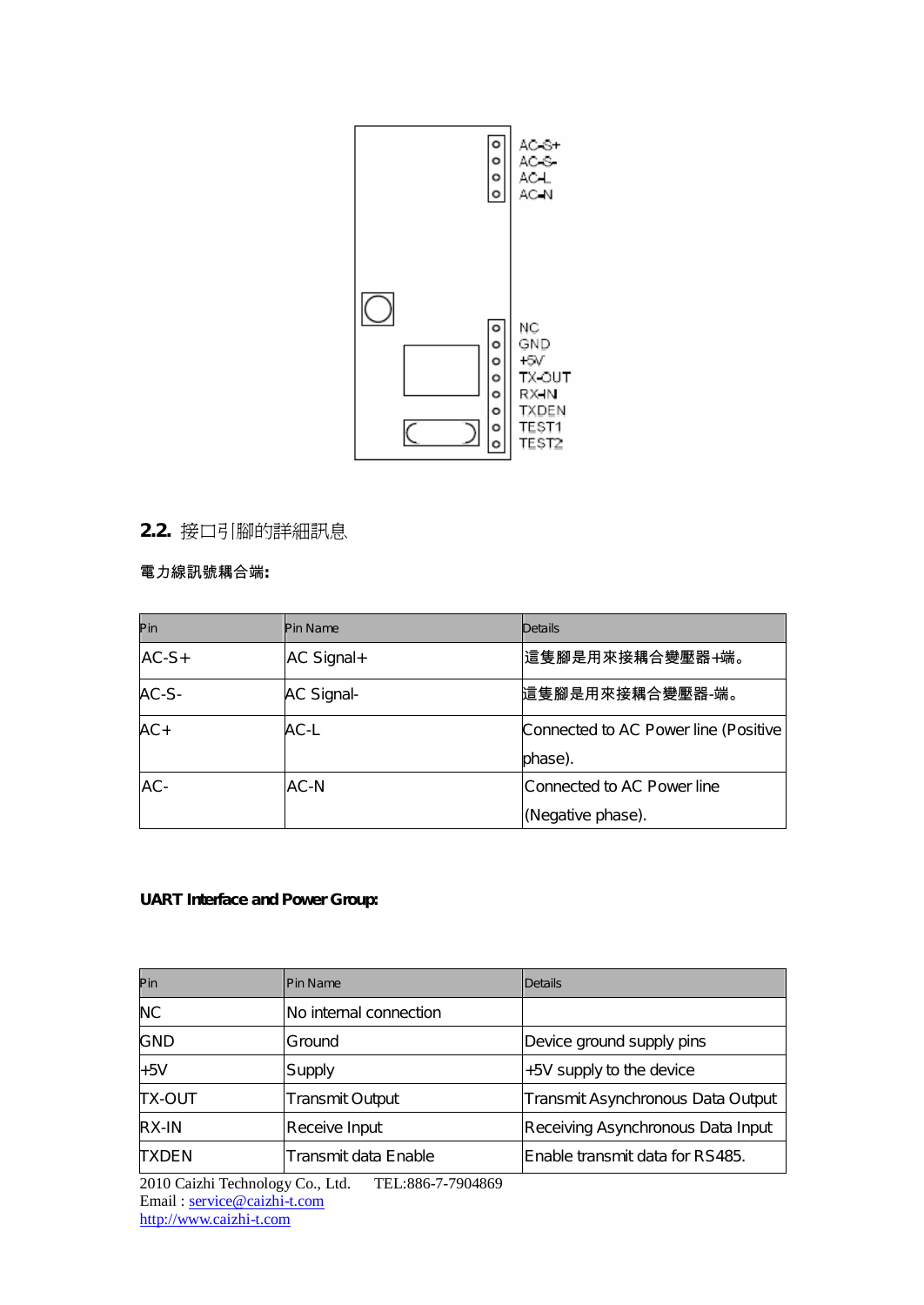| TEST <sub>1</sub>  | Test pin1 | This pin is only for function tests.不要 |
|--------------------|-----------|----------------------------------------|
|                    |           | 連接。                                    |
| ITEST <sub>2</sub> | Test pin2 | This pin is only for function tests.不要 |
|                    |           | 連接。                                    |

# **3. Application Examples**

以下各節說明CJ-06 可能的應用,分別為電力線傳輸轉換到RS232、RS485 以及一個MCU 使 用

電力線傳輸溝通的簡單範例。

### **3.1. PLC to RS232 轉換電路**



這是一個使用CJ-06 做為電力線傳輸轉換到RS232 的例子。由於模組使用的是TTL 位準,因此 需要再增加一個MAX232 轉換為RS232 位準。在這個應用中,可以電腦的串列埠連結,使用電 腦直接通訊。

### **3.2. PLC to RS485 轉換電路**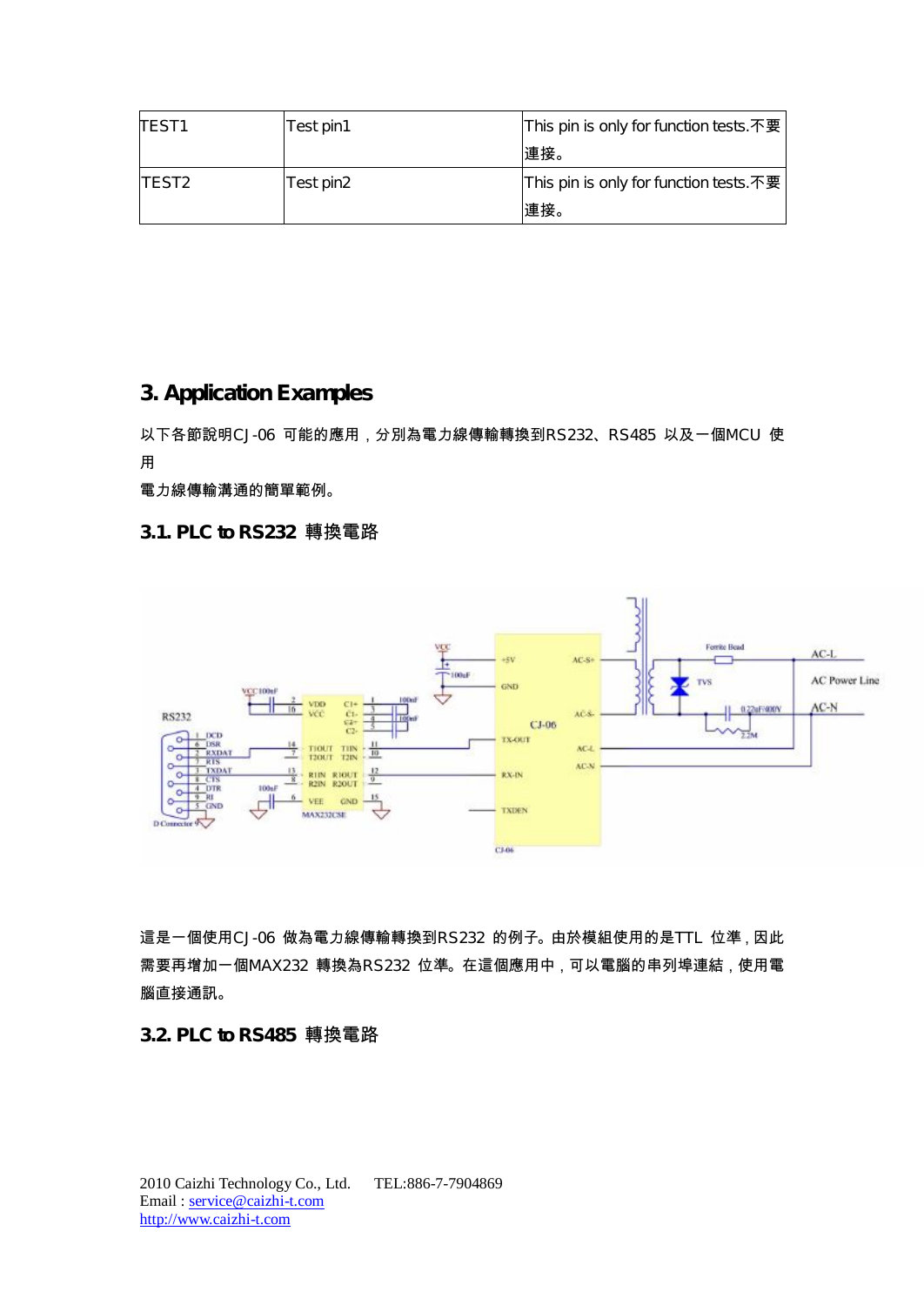

這是一個使用 CJ-06 做為電力線傳輸轉換到 RS485 的例子。電路上需要再增加 一個 MAX485 將

模組轉換為 RS485 的位準。因為 MAX485 需要做輸出與輸入的切換,因此會需 要一選擇線,連

接時將選擇線接到模組 TXDEN 接腳,模組會自動對 MAX485 進行控制。

### **3.3. PLC to MCU UART 接口**



2010 Caizhi Technology Co., Ltd. TEL:886-7-7904869 Email : service@caizhi-t.com http://www.caizhi-t.com 這是一個使用 CJ-06 使用在 MCU 通訊控制上,模組本身可以直接與 8051 連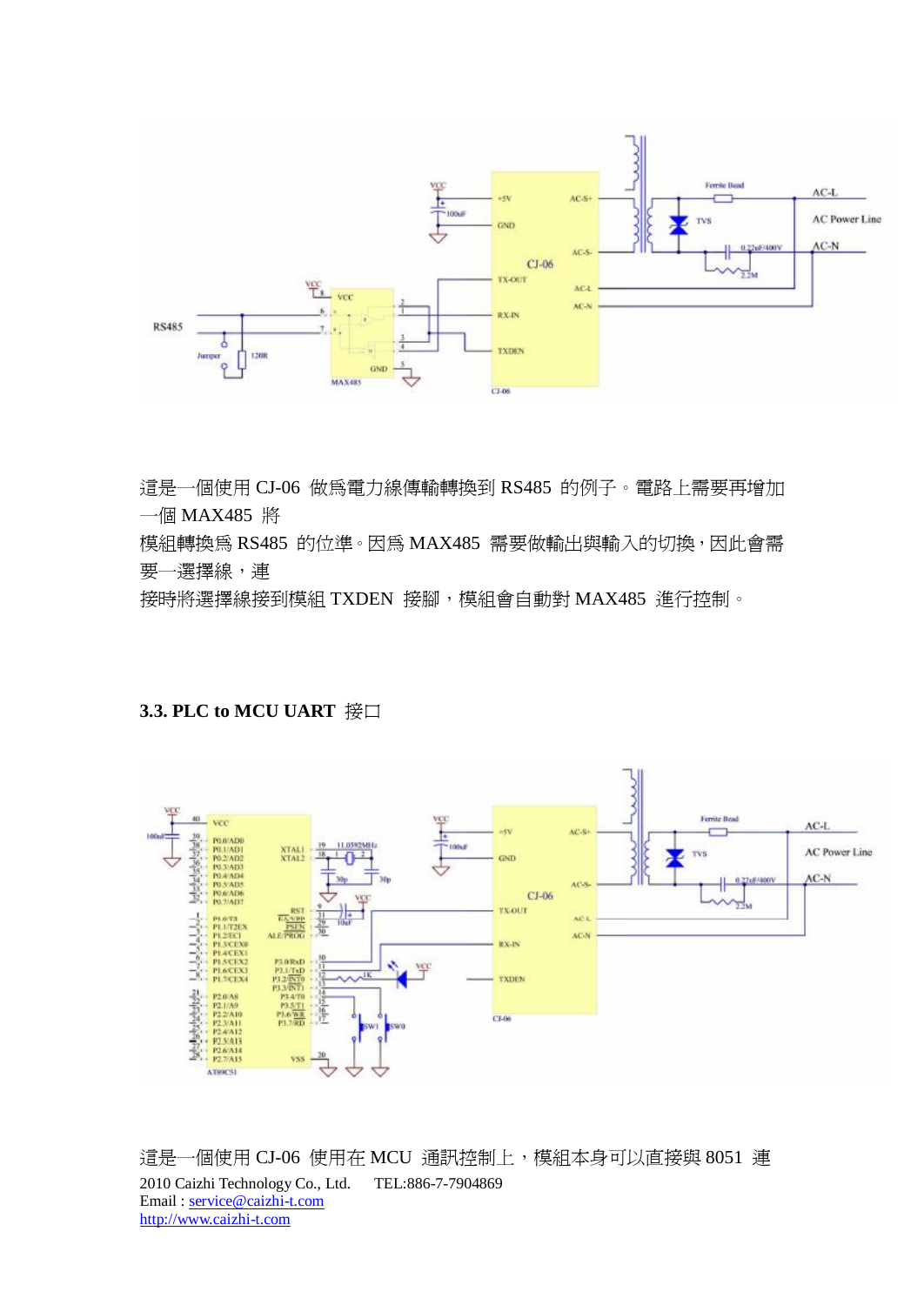接。由於模組本身

內建接收緩衝,因此可以一次傳送 32byte 的資料, 模組會將資料分別傳出而不 影響控制。當模

組傳送資料時,紅色 LED 會亮起;而當模組接收到資料時,綠色 LED 會亮起。 在這MCU 控制CJ-06 的例子中,兩組MCU 皆須寫入手冊所附的程式,MCU 就 可以用按鈕控制

另一端的 LED 狀態。當 SW0 按下時,MCU 會送出; 0; 到 CJ-06 模組上,模 組會將訊號轉換到電

力線上。另一端的模組從電力線上收到訊號後,會將訊號解碼送到所連接的 MCU, MCU 收到

後會將 LED 關閉; 同樣的, 當 SW1 按下時, MCU 會送出; 1; 到 CJ-06 模組 上,另一端的 MCU

則會將 LED 開啟。

**控制程式:**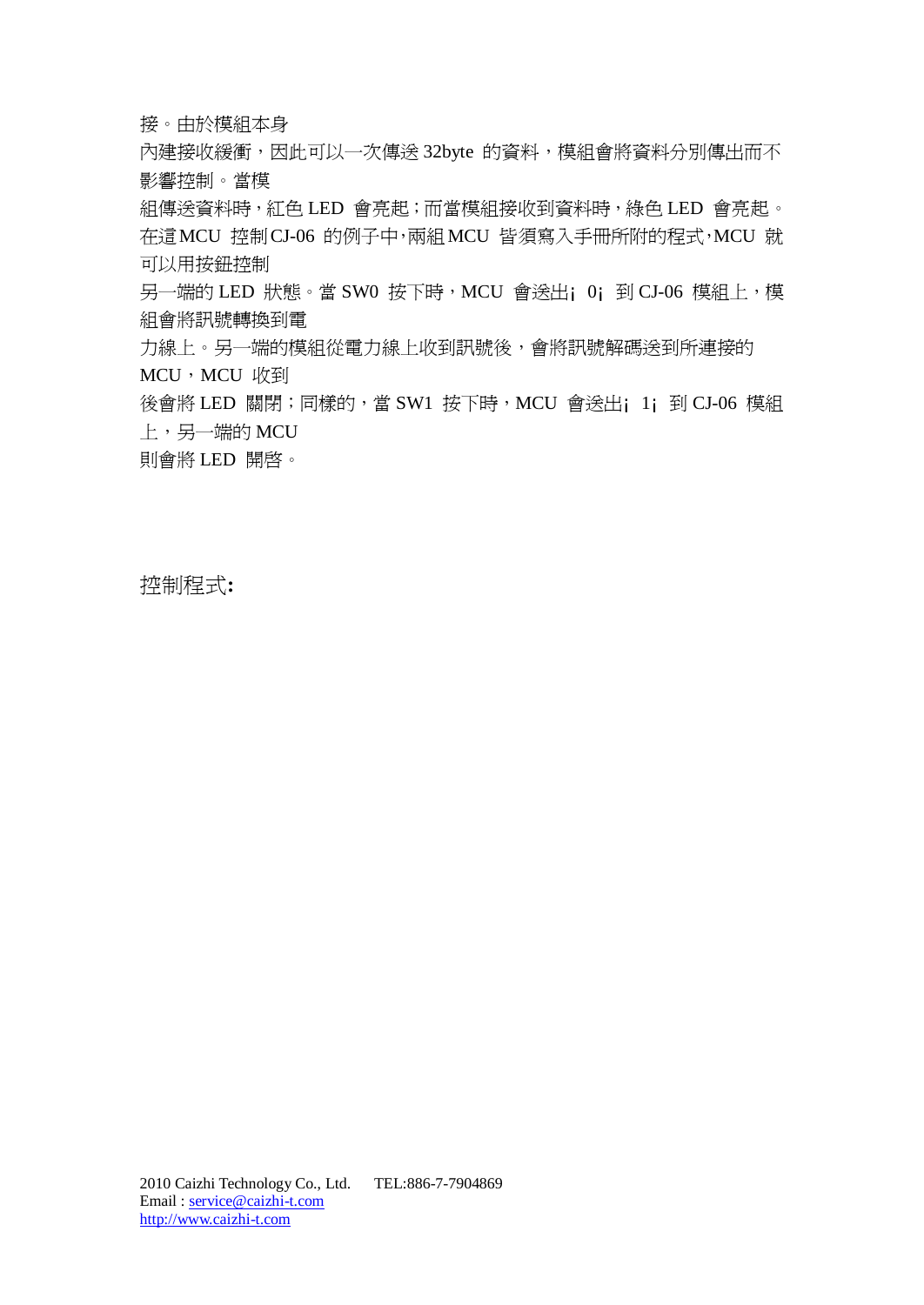



# **4. 模組尺寸**